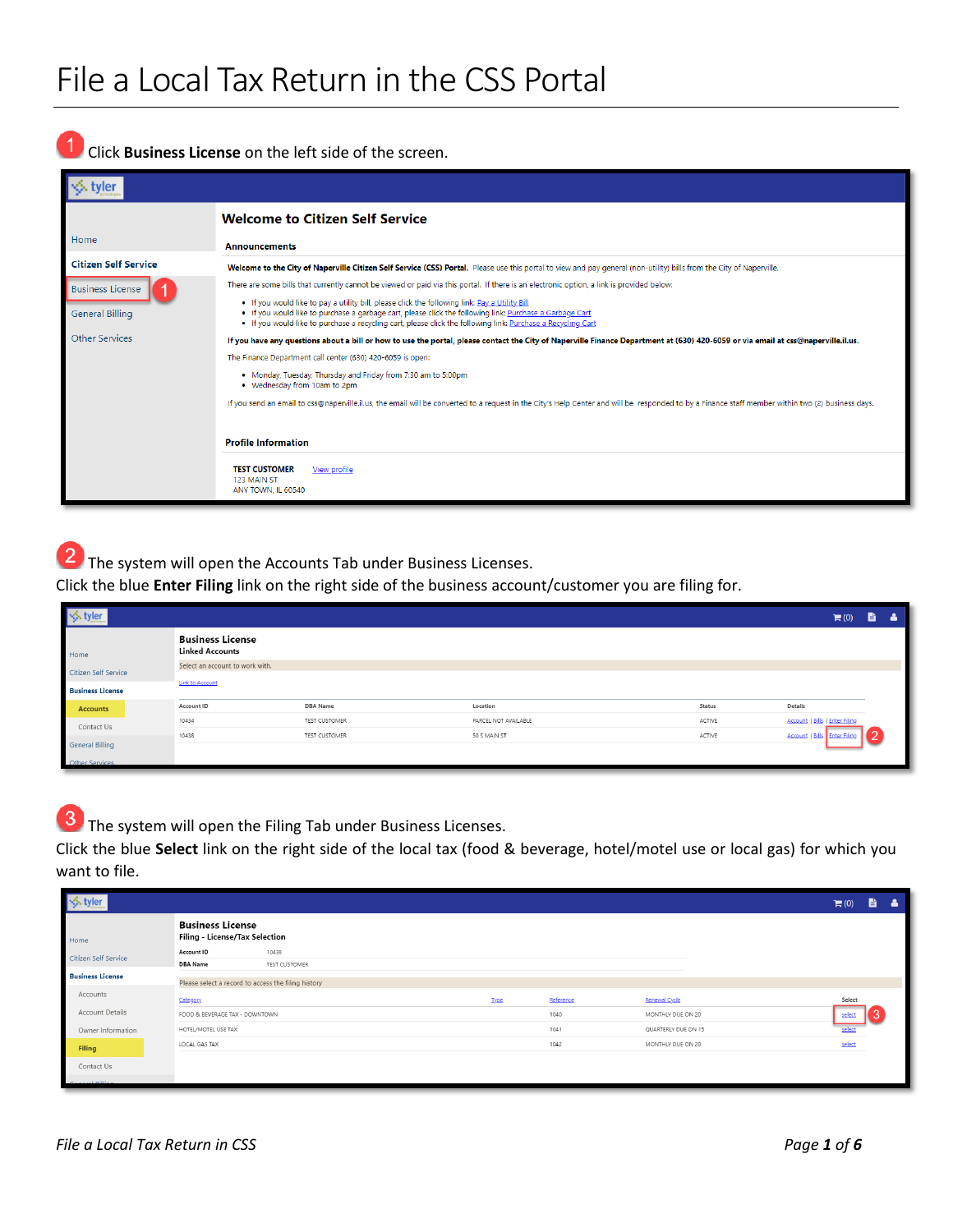$\overline{4}$  The system will show all available filing periods associated with the local tax.

Click the blue **Enter Filing** link on the right side of the period for which you want to file.

| $\frac{1}{2}$ , tyler   |                                                           |                                                                                            |          |                                |         |                | $\blacksquare$ (0)  | ■ ▲ |  |
|-------------------------|-----------------------------------------------------------|--------------------------------------------------------------------------------------------|----------|--------------------------------|---------|----------------|---------------------|-----|--|
| Home                    | <b>Business License</b><br><b>Filing - Date Selection</b> |                                                                                            |          |                                |         |                |                     |     |  |
| Citizen Self Service    | Account ID                                                | 10438                                                                                      |          |                                |         |                |                     |     |  |
| <b>Business License</b> | <b>DBA</b> Name<br>Category                               | TEST CUSTOMER<br>FOOD & BEVERAGE TAX - DOWNTOWN                                            |          |                                |         |                |                     |     |  |
|                         | <b>Renewal Cycle</b>                                      | MONTHLY DUE ON 20                                                                          |          |                                |         |                |                     |     |  |
| Accounts                |                                                           |                                                                                            |          |                                |         |                |                     |     |  |
| Account Details         |                                                           | To continue, please select a period that has not been filed or is late from the list below |          |                                |         |                |                     |     |  |
| Owner Information       | Year                                                      | Month                                                                                      | Status   | Due Date                       | Total   | Balance Filing |                     |     |  |
|                         | 2022                                                      |                                                                                            | 3 FILED  | 4/20/2022                      | 1286.25 | 0.00           |                     |     |  |
| Filing                  | 2022                                                      |                                                                                            | 2 FILED  | 3/20/2022                      | 18.38   | 0.00           |                     |     |  |
| Contact Us              | 2022                                                      |                                                                                            | 1 FILED  | 2/20/2022                      | 87.50   | 87.50          |                     |     |  |
| <b>General Billing</b>  | 2021                                                      |                                                                                            | 12 FILED | 1/20/2022                      | 1112.50 | 1112.50        |                     |     |  |
| Other Services          | 2021                                                      |                                                                                            | 11 FILED | 12/20/2021                     | 980.00  | 980.00         |                     |     |  |
|                         | 2021                                                      |                                                                                            | 10 FILED | 11/20/2021                     | 3171.88 | 0.00           |                     |     |  |
|                         | 2021                                                      |                                                                                            | 9 LATE   | 10/20/2021                     | 0.00    |                | 0.00 Enter Filing   |     |  |
|                         | 2021                                                      |                                                                                            | 8 LATE   | 9/20/2021                      | 0.00    | 0.00           | <b>Enter Filing</b> |     |  |
|                         | 2021                                                      |                                                                                            | 7 FILED  | 8/20/2021                      | 183.75  | 0.00           |                     |     |  |
|                         | 2021                                                      |                                                                                            | 6 LATE   | 7/20/2021                      | 0.00    | 0.00           | <b>Enter Filing</b> |     |  |
|                         | 2021                                                      |                                                                                            | 5 LATE   | 6/20/2021                      | 0.00    | 0.00           | <b>Enter Filing</b> |     |  |
|                         | 2021                                                      |                                                                                            | $4$ LATE | 5/20/2021                      | 0.00    | 0.00           | <b>Enter Filing</b> |     |  |
|                         | 2021                                                      |                                                                                            | 3 FILED  | 4/20/2021                      | 1365.00 | 1365.00        |                     |     |  |
|                         | 2021                                                      |                                                                                            | $2$ LATE | 3/20/2021                      | 0.00    |                | 0.00 Enter Filing   |     |  |
|                         | 2021                                                      |                                                                                            | 1 LATE   | 2/20/2021                      | 0.00    |                | 0.00 Enter Filing   |     |  |
|                         |                                                           |                                                                                            |          |                                |         |                |                     |     |  |
|                         |                                                           |                                                                                            |          | @2022 Tyler Technologies, Inc. |         |                |                     |     |  |

Enter the total amount subject to the local tax:

| <b>Local Tax</b> | <b>Amount defined by Ordinance</b> |
|------------------|------------------------------------|
| Food & Beverage  |                                    |
| Hotel/Motel Use  |                                    |
| Local Gas        |                                    |
|                  |                                    |

Click the **Continue** button.

| tyler                   |                |                                                     |                                |
|-------------------------|----------------|-----------------------------------------------------|--------------------------------|
| Home                    |                | <b>Business License</b><br><b>Filing Amounts</b>    |                                |
| Citizen Self Service    |                | <b>Account ID</b>                                   | 10438                          |
|                         |                | <b>DBA Name</b>                                     | <b>TEST CUSTOMER</b>           |
| <b>Business License</b> |                | <b>Category</b>                                     | FOOD & BEVERAGE TAX - DOWNTOWN |
| Accounts                |                | <b>Renewal Cycle</b>                                | MONTHLY DUE ON 20              |
|                         |                | <b>Month</b>                                        | 9                              |
| <b>Account Details</b>  |                | Year                                                | 2021                           |
| Owner Information       |                | FOOD & BEVERAGE TAX - CITYWIDE (FBC)                |                                |
| <b>Filing</b>           |                | <b>TOTAL SALES SUBJECT TO</b><br><b>F&amp;B TAX</b> | s<br>75000                     |
| <b>Contact Us</b>       | $\overline{5}$ |                                                     |                                |
|                         |                | FOOD & BEVERAGE TAX - DOWNTOWN (FBD)                |                                |
| <b>General Billing</b>  |                | <b>TOTAL SALES SUBJECT TO</b><br><b>F&amp;B TAX</b> | 75000<br>s.                    |
| Other Services          |                |                                                     |                                |
|                         |                |                                                     |                                |
|                         |                |                                                     |                                |
|                         |                |                                                     |                                |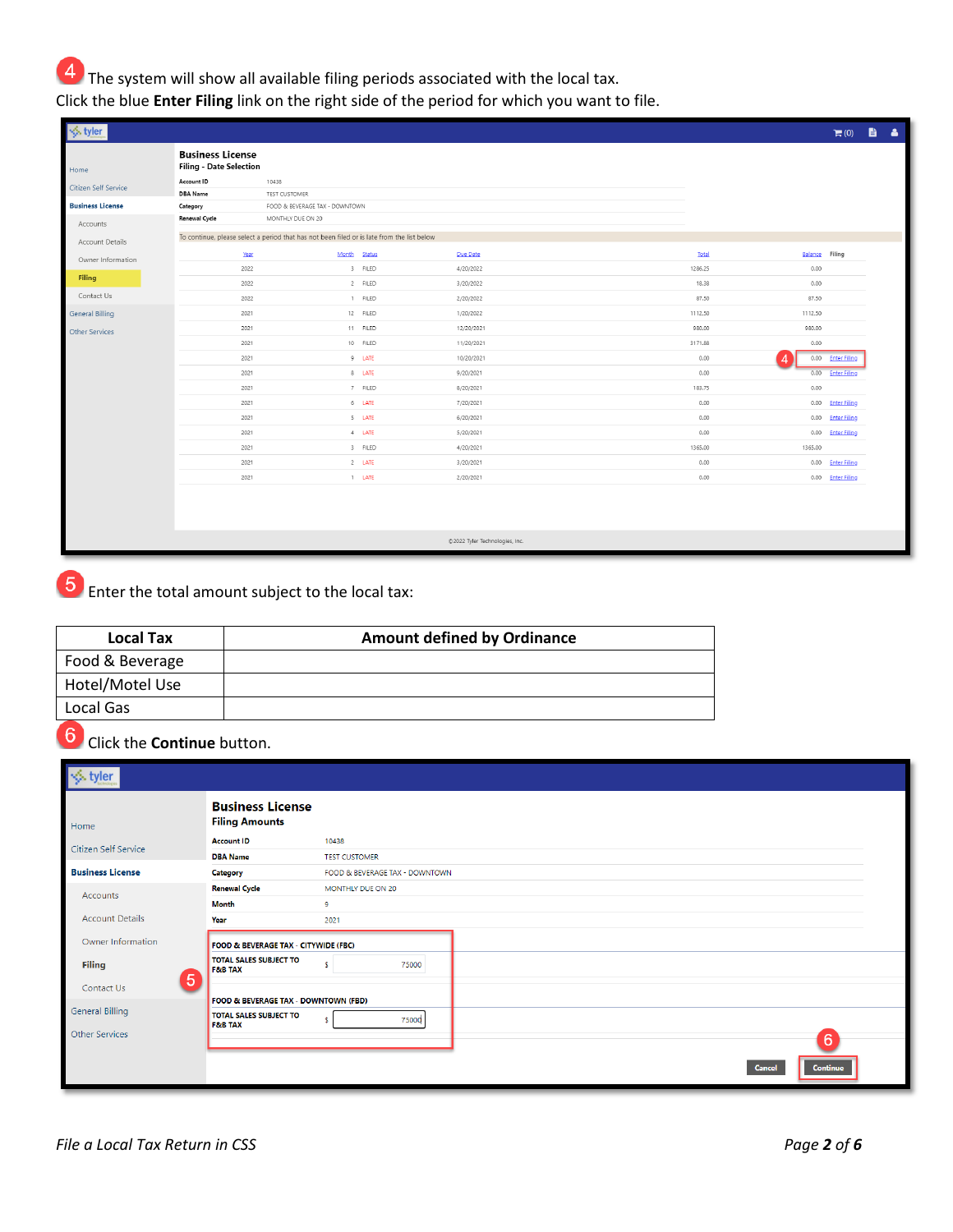Review the local tax filing. Please note the following:

- **Discount:** If the local tax ordinance provides for an early filing discount, the system automatically adds the discount if the filing is submitted on or before the due date. The Discount will show up in the Summary section at the bottom.
- **Penalty:** If the local tax ordinance provides for a late filing penalty, the system automatically adds a penalty if the filing and payment is not submitted on or before the due date. The Penalty will show up in the Penalties and Summary sections.

 If you identify an error with the filing, click the blue **Revise this Filing** link in the upper right corner. Otherwise, go to Step 9.

Click the **Acknowledgement Checkbox** to acknowledge the statement.

Click the **Submit Filing** button.

 $\overline{9}$ 

10

| <b>Business License</b><br><b>Filing Amounts</b>        |                                                                                                                                                                                                                                                                                                                                                                                                                                  |                                                |
|---------------------------------------------------------|----------------------------------------------------------------------------------------------------------------------------------------------------------------------------------------------------------------------------------------------------------------------------------------------------------------------------------------------------------------------------------------------------------------------------------|------------------------------------------------|
| <b>Review</b>                                           |                                                                                                                                                                                                                                                                                                                                                                                                                                  |                                                |
|                                                         | Please review that the information is correct before submitting.                                                                                                                                                                                                                                                                                                                                                                 |                                                |
|                                                         |                                                                                                                                                                                                                                                                                                                                                                                                                                  | Revise this filing                             |
| <b>Account ID</b>                                       | 10438                                                                                                                                                                                                                                                                                                                                                                                                                            |                                                |
| <b>DBA Name</b>                                         | <b>TEST CUSTOMER</b>                                                                                                                                                                                                                                                                                                                                                                                                             |                                                |
| Category                                                | FOOD & BEVERAGE TAX - DOWNTOWN                                                                                                                                                                                                                                                                                                                                                                                                   |                                                |
| <b>Renewal Cycle</b>                                    | MONTHLY DUE ON 20                                                                                                                                                                                                                                                                                                                                                                                                                |                                                |
| <b>Month</b>                                            | $\mathbf{Q}$                                                                                                                                                                                                                                                                                                                                                                                                                     |                                                |
| Year                                                    | 2021                                                                                                                                                                                                                                                                                                                                                                                                                             |                                                |
| FOOD & BEVERAGE TAX - CITYWIDE FBC Actual               |                                                                                                                                                                                                                                                                                                                                                                                                                                  |                                                |
| TOTAL SALES SUBJECT TO F&B TAX                          |                                                                                                                                                                                                                                                                                                                                                                                                                                  | 75000.00                                       |
| Deductions                                              |                                                                                                                                                                                                                                                                                                                                                                                                                                  | 0.00                                           |
| <b>Taxable Sales</b>                                    |                                                                                                                                                                                                                                                                                                                                                                                                                                  | 75000.00                                       |
| <b>Calculated Amount</b>                                |                                                                                                                                                                                                                                                                                                                                                                                                                                  | 750.00                                         |
| Net Due                                                 |                                                                                                                                                                                                                                                                                                                                                                                                                                  | 750.00                                         |
| FOOD & BEVERAGE TAX - DOWNTOWN FBD Actual               |                                                                                                                                                                                                                                                                                                                                                                                                                                  |                                                |
| TOTAL SALES SUBJECT TO F&B TAX                          |                                                                                                                                                                                                                                                                                                                                                                                                                                  | 75000.00                                       |
| Deductions                                              |                                                                                                                                                                                                                                                                                                                                                                                                                                  | 0.00                                           |
| <b>Taxable Sales</b>                                    |                                                                                                                                                                                                                                                                                                                                                                                                                                  | 75000.00                                       |
| <b>Calculated Amount</b>                                |                                                                                                                                                                                                                                                                                                                                                                                                                                  | 562.50                                         |
| Net Due                                                 |                                                                                                                                                                                                                                                                                                                                                                                                                                  | 562.50                                         |
|                                                         |                                                                                                                                                                                                                                                                                                                                                                                                                                  |                                                |
| <b>Penalties</b>                                        |                                                                                                                                                                                                                                                                                                                                                                                                                                  |                                                |
| <b>Penalty Description</b>                              | <b>Penalty Amount</b>                                                                                                                                                                                                                                                                                                                                                                                                            | <b>Penalty Interest</b>                        |
| FOOD & BEVERAGE TAX LATE PENALTY - DWTN                 | 393.75                                                                                                                                                                                                                                                                                                                                                                                                                           | 0.00                                           |
|                                                         |                                                                                                                                                                                                                                                                                                                                                                                                                                  |                                                |
| <b>Summary</b><br>Calculated Amount due on this filing: |                                                                                                                                                                                                                                                                                                                                                                                                                                  | 1312.50                                        |
| <b>Discounts on this filing:</b>                        |                                                                                                                                                                                                                                                                                                                                                                                                                                  | 0.00                                           |
| Penalty on this filing:                                 |                                                                                                                                                                                                                                                                                                                                                                                                                                  | 393.75                                         |
| <b>Total due:</b>                                       |                                                                                                                                                                                                                                                                                                                                                                                                                                  | 1706.25                                        |
|                                                         |                                                                                                                                                                                                                                                                                                                                                                                                                                  |                                                |
| Check the following box to signi<br>acknowledgement     | ** The amount due shown does not include any potential interest that may be added for late filings.<br>9<br>U Ur der penalties of perjury and other penalties provided by law I declare that I have examined this return and to the best of my knowledge and belief it is true, correct and complete. I further dec<br>information set forth is taken from the books and records of the business for which this return is filed. | 10 the<br><b>Submit Filin</b><br><b>Cancel</b> |
|                                                         | @2022 Tyler Technologies, Inc.                                                                                                                                                                                                                                                                                                                                                                                                   |                                                |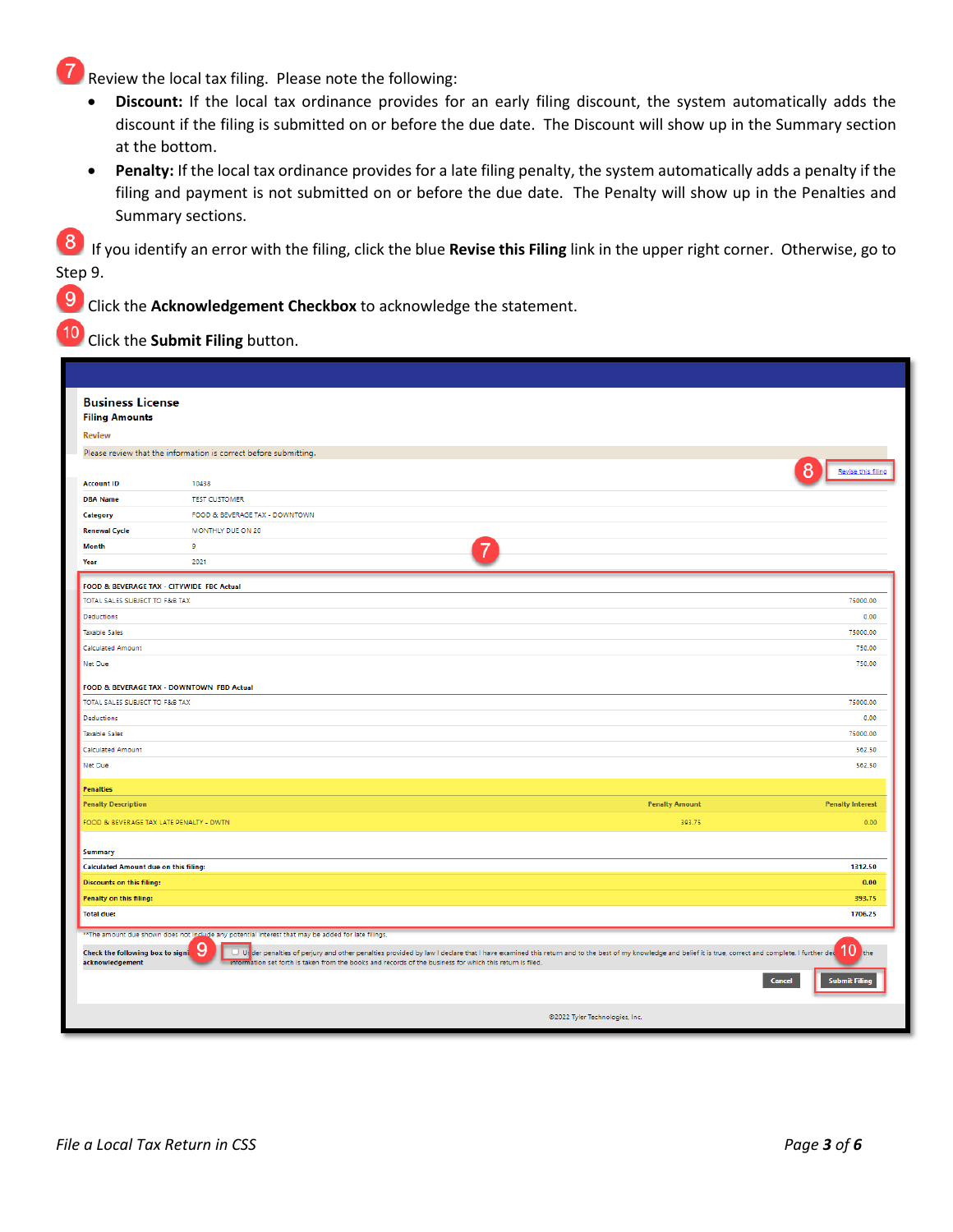There should be a green confirmation message to verify the filing will successfully submitted.

Click the blue **Attach a Document to Your New Filing** link.

| <b>Business License</b><br><b>Filing Amounts</b>                                                    |                                                              |                         |  |  |  |
|-----------------------------------------------------------------------------------------------------|--------------------------------------------------------------|-------------------------|--|--|--|
| <b>Confirmation</b>                                                                                 |                                                              |                         |  |  |  |
|                                                                                                     | Thank you. Your information has been successfully submitted. |                         |  |  |  |
|                                                                                                     |                                                              | Add bill to Cart        |  |  |  |
| <b>You can now</b><br>. Attach a document to your new Filin<br>· Submit another renewal             |                                                              |                         |  |  |  |
| <b>Account ID</b>                                                                                   | 10438                                                        |                         |  |  |  |
| <b>DBA Name</b>                                                                                     | <b>TEST CUSTOMER</b>                                         |                         |  |  |  |
| Category                                                                                            | FOOD & BEVERAGE TAX - DOWNTOWN                               |                         |  |  |  |
| <b>Renewal Cycle</b>                                                                                | MONTHLY DUE ON 20                                            |                         |  |  |  |
| <b>Month</b>                                                                                        | 9                                                            |                         |  |  |  |
| Year                                                                                                | 2021                                                         |                         |  |  |  |
| FOOD & BEVERAGE TAX - CITYWIDE FBC Actual                                                           |                                                              |                         |  |  |  |
| TOTAL SALES SUBJECT TO F&B TAX                                                                      |                                                              | 75000.00                |  |  |  |
| Deductions                                                                                          |                                                              | 0.00                    |  |  |  |
| <b>Taxable Sales</b>                                                                                |                                                              | 75000.00                |  |  |  |
| <b>Calculated Amount</b>                                                                            |                                                              | 750.00                  |  |  |  |
| Net Due                                                                                             |                                                              | 750.00                  |  |  |  |
|                                                                                                     |                                                              |                         |  |  |  |
| TOTAL SALES SUBJECT TO F&B TAX                                                                      | FOOD & BEVERAGE TAX - DOWNTOWN FBD Actual                    |                         |  |  |  |
| Deductions                                                                                          |                                                              | 75000.00<br>0.00        |  |  |  |
| <b>Taxable Sales</b>                                                                                |                                                              | 75000.00                |  |  |  |
| <b>Calculated Amount</b>                                                                            |                                                              | 562.50                  |  |  |  |
| Net Due                                                                                             |                                                              | 562.50                  |  |  |  |
|                                                                                                     |                                                              |                         |  |  |  |
| <b>Penalties</b>                                                                                    |                                                              |                         |  |  |  |
| <b>Penalty Description</b>                                                                          | <b>Penalty Amount</b>                                        | <b>Penalty Interest</b> |  |  |  |
| FOOD & BEVERAGE TAX LATE PENALTY - DWTN                                                             | 393.75                                                       | 0.00                    |  |  |  |
|                                                                                                     |                                                              |                         |  |  |  |
| <b>Summary</b>                                                                                      |                                                              |                         |  |  |  |
| <b>Calculated Amount due on this filing:</b>                                                        |                                                              | 1312.50                 |  |  |  |
| <b>Discounts on this filing:</b>                                                                    |                                                              | 0.00                    |  |  |  |
| Penalty on this filing:                                                                             |                                                              | 393.75                  |  |  |  |
| <b>Total due:</b>                                                                                   |                                                              | 1706.25                 |  |  |  |
| ** The amount due shown does not include any potential interest that may be added for late filings. |                                                              |                         |  |  |  |
|                                                                                                     | @2022 Tyler Technologies, Inc.                               |                         |  |  |  |
|                                                                                                     |                                                              |                         |  |  |  |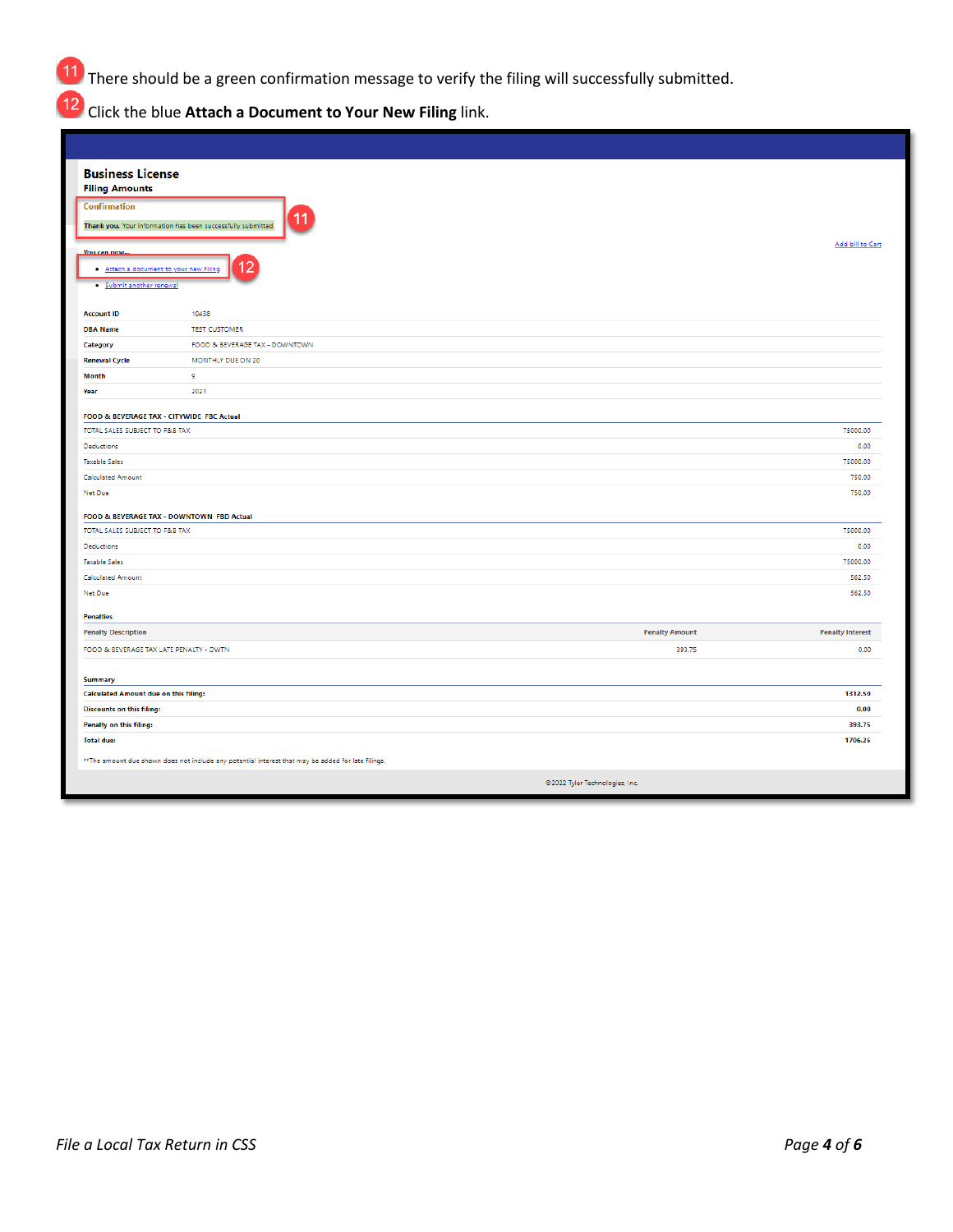Click the Choose File button and upload the required documentation:

| <b>Local Tax</b> | <b>Required Documentation</b> |
|------------------|-------------------------------|
| Food & Beverage  | ST-1 or ST-2 form             |
| Hotel/Motel Use  | CMFT-1 or CMFT-2 form         |
| Local Gas        |                               |

After the file is attached to the filing, click the **Upload** button.

| <b>Business License</b><br><b>Filing Amounts</b><br>Confirmation<br>You can now                                                                                                                                                                                                                                                                                            | Thank you. Your information has been successfully submitted. | Add bill to Cart |  |  |
|----------------------------------------------------------------------------------------------------------------------------------------------------------------------------------------------------------------------------------------------------------------------------------------------------------------------------------------------------------------------------|--------------------------------------------------------------|------------------|--|--|
| Attach one or more documents to your new Filing<br>- Use the Choose File button to select a document to attach.<br>- As each document is selected, an additional file selection button will appear, allowing you to select multiple documents.<br>- Click the Unload button to upload the selected attachment(s).<br>Choose File No file chosen<br><b>Upload</b><br>tancel |                                                              |                  |  |  |
| · Submit another renewal                                                                                                                                                                                                                                                                                                                                                   |                                                              |                  |  |  |
| <b>Account ID</b><br><b>DBA Name</b>                                                                                                                                                                                                                                                                                                                                       | 10438<br><b>TEST CUSTOMER</b>                                |                  |  |  |
| Category                                                                                                                                                                                                                                                                                                                                                                   | FOOD & BEVERAGE TAX - DOWNTOWN                               |                  |  |  |
| <b>Renewal Cycle</b>                                                                                                                                                                                                                                                                                                                                                       | MONTHLY DUE ON 20                                            |                  |  |  |
| <b>Month</b>                                                                                                                                                                                                                                                                                                                                                               | 9                                                            |                  |  |  |
| Year                                                                                                                                                                                                                                                                                                                                                                       | 2021                                                         |                  |  |  |
| TOTAL SALES SUBJECT TO F&B TAX                                                                                                                                                                                                                                                                                                                                             |                                                              | 75000.00         |  |  |
| Deductions<br><b>Taxable Sales</b>                                                                                                                                                                                                                                                                                                                                         |                                                              | 0.00<br>75000.00 |  |  |
| <b>Calculated Amount</b>                                                                                                                                                                                                                                                                                                                                                   |                                                              | 750.00           |  |  |
|                                                                                                                                                                                                                                                                                                                                                                            |                                                              |                  |  |  |